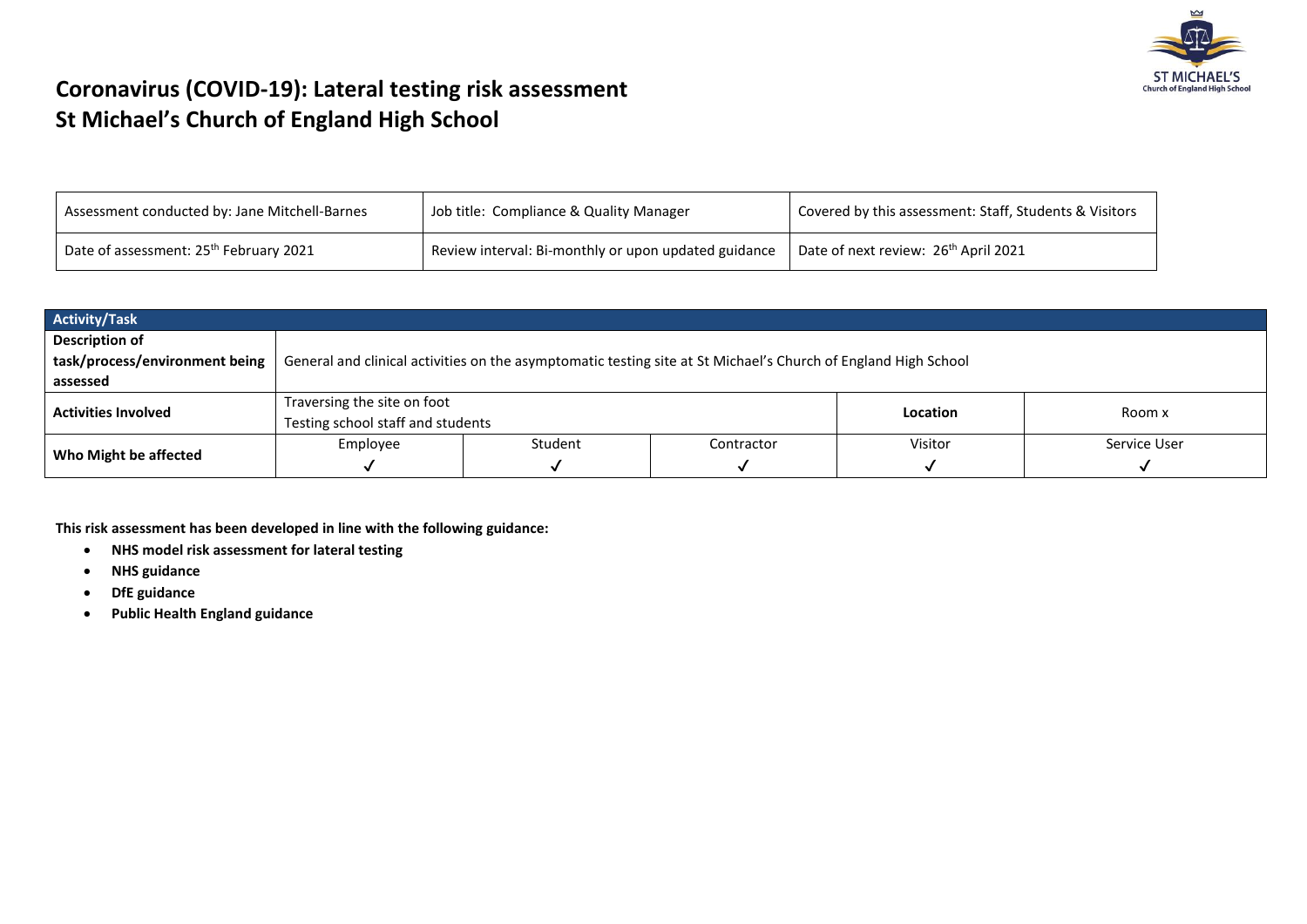| Hazard<br><b>No</b> | Areas for<br>concern                                                                    | Who might be<br>harmed and how?                                             | <b>Current Control Measures</b>                                                                                                                                                                                                                                                                                                                                                                                                                                                                                                                                                                                                                                                                                                                                                                                                                                                                                                                                                                                                                                                                                                                                                                                                                                                                                                                                                                                                                                                                                                                                                                                                                                                                                                                                                                                                                                                                                                                                                                                                                                                                                                                                                                                                                                                                                                                                                                                                                                                                                                                                                                                                                                                                                                                                                | <b>Risk Evaluation</b><br>(post measures) |               |                        | Addition<br>al control<br>needed?<br>Action<br><b>No</b> |
|---------------------|-----------------------------------------------------------------------------------------|-----------------------------------------------------------------------------|--------------------------------------------------------------------------------------------------------------------------------------------------------------------------------------------------------------------------------------------------------------------------------------------------------------------------------------------------------------------------------------------------------------------------------------------------------------------------------------------------------------------------------------------------------------------------------------------------------------------------------------------------------------------------------------------------------------------------------------------------------------------------------------------------------------------------------------------------------------------------------------------------------------------------------------------------------------------------------------------------------------------------------------------------------------------------------------------------------------------------------------------------------------------------------------------------------------------------------------------------------------------------------------------------------------------------------------------------------------------------------------------------------------------------------------------------------------------------------------------------------------------------------------------------------------------------------------------------------------------------------------------------------------------------------------------------------------------------------------------------------------------------------------------------------------------------------------------------------------------------------------------------------------------------------------------------------------------------------------------------------------------------------------------------------------------------------------------------------------------------------------------------------------------------------------------------------------------------------------------------------------------------------------------------------------------------------------------------------------------------------------------------------------------------------------------------------------------------------------------------------------------------------------------------------------------------------------------------------------------------------------------------------------------------------------------------------------------------------------------------------------------------------|-------------------------------------------|---------------|------------------------|----------------------------------------------------------|
| 1                   | Contact between<br>individuals<br>increasing the risk<br>of transmission of<br>COVID-19 | Transmission of the<br>virus leading to ill<br>health or potential<br>death | All individuals are advised in advance not to attend if they have any symptoms of COVID-19, or live<br>$\bullet$<br>with someone who is showing symptoms of COVID-19 (including a fever and/or new persistent<br>cough) or if they have returned within 14 days from a part of the world affected by the virus or<br>have been in close contact with someone who is displaying symptoms.<br>Prominent signage reminding attending individuals of the above is displayed at the entrance to<br>the building.<br>Face coverings/masks will be worn by individuals at all times whilst moving to the testing area, in<br>the testing area or waiting for a test. Face coverings/masks will be allowed to be briefly<br>removed/lowered whilst the individual is completing the swabbing.<br>All individuals will be reminded to wear face covering/mask at the time of test scheduling.<br>$\bullet$<br>Staff working at the entrance to the test area will ensure that individuals wear a face<br>$\bullet$<br>covering/mask before entering.<br>Staff working within the test area will regularly check that everyone is wearing a face<br>$\bullet$<br>covering/mask.<br>All individuals are to use hand sanitiser provided on arrival & adherence to this enforced by the<br>$\bullet$<br>registration staff. Hand sanitiser is also provided at each testing section and at the testing area<br>exit.<br>$\bullet$<br>Two metre social distancing will be maintained between individuals with measured floor markings<br>in place to ensure compliance in addition to verbal reminders if necessary from reception. Queue<br>management and sampling staff will also enforce social distancing. Social distancing between<br>students will be maintained as far as is practical. Wherever possible, students will be tested within<br>their bubble groups.<br>A one-way flow of individuals through the testing area will be implemented and maintained at all<br>$\bullet$<br>times. Compliance with this is to be ensured by queue management staff.<br>The test area will be restricted to those supporting testing and those being tested.<br>$\bullet$<br>Regular cleaning of the test area, including wipe down of all potential touchpoints, will be<br>$\bullet$<br>undertaken in accordance with PHE guidance.<br>In all areas of the school, windows and/or doors are kept open to allow adequate ventilation. In<br>the test area, windows will be kept open for the duration of testing and a minimum of 1 hour after<br>the test area closes at the end of the school day.<br>The test area will be kept free from clutter.<br>$\bullet$<br>All notices displayed within the test area will be laminated to facilitate cleaning/infection control.<br>$\bullet$ | Probability<br>$\mathbf{1}$               | Severity<br>4 | Risk<br>$\overline{4}$ |                                                          |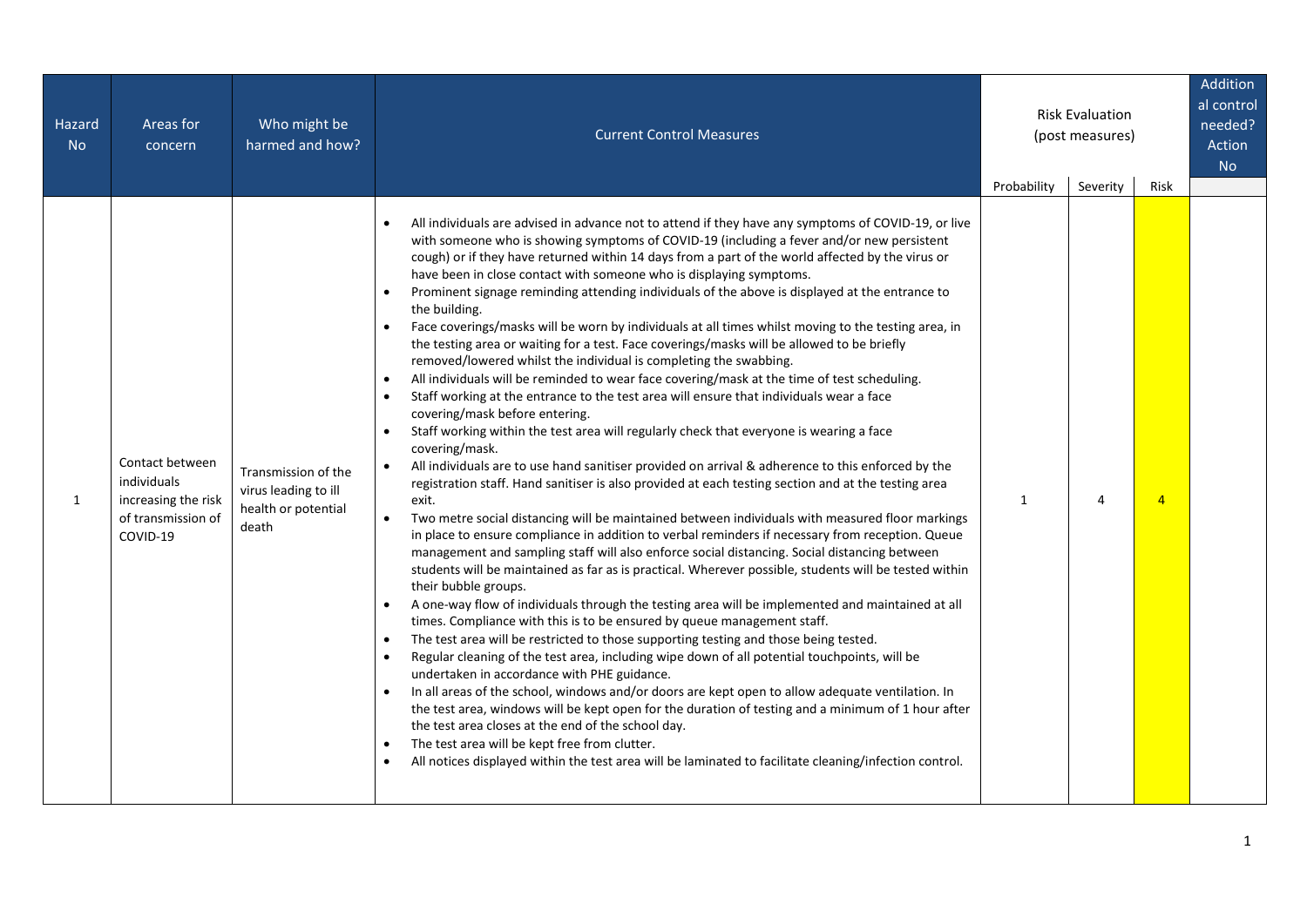| Hazard<br><b>No</b> | Areas for<br>concern                                                                                 | Who might be<br>harmed and how?                                             | <b>Current Control Measures</b>                                                                                                                                                                                                                                                                                                                                                                                                                                                                                                                                                                                                                                                                                                                           | <b>Risk Evaluation</b><br>(post measures) |          |                | Addition<br>al control<br>needed?<br>Action<br><b>No</b> |
|---------------------|------------------------------------------------------------------------------------------------------|-----------------------------------------------------------------------------|-----------------------------------------------------------------------------------------------------------------------------------------------------------------------------------------------------------------------------------------------------------------------------------------------------------------------------------------------------------------------------------------------------------------------------------------------------------------------------------------------------------------------------------------------------------------------------------------------------------------------------------------------------------------------------------------------------------------------------------------------------------|-------------------------------------------|----------|----------------|----------------------------------------------------------|
|                     |                                                                                                      |                                                                             | All individuals with adhere to control measures above.<br>$\bullet$                                                                                                                                                                                                                                                                                                                                                                                                                                                                                                                                                                                                                                                                                       | Probability                               | Severity | Risk           |                                                          |
| $\overline{2}$      | Contact between<br>individuals and<br>staff increasing<br>the risk of<br>transmission of<br>COVID-19 | Transmission of the<br>virus leading to ill<br>health or potential<br>death | Persons supporting the testing process must not be Clinically Extremely Venerable or in any other<br>$\bullet$<br>high-risk category or displaying symptoms themselves.<br>All persons supporting the testing programme will have received specific training for their role via<br>$\bullet$<br>the NHS/PHE portal.<br>Test centre staff will have a dry run of how the test area will work and how tests are carried out<br>$\bullet$<br>before the test area fully opens.<br>The test area Operation Lead will ensure that all individuals comply with all rules and guidelines.<br>$\bullet$<br>Face visors are to be worn by registration staff along with their face mask.<br>$\bullet$<br>All PPE will be provided by the DFE/PHE/NHS.<br>$\bullet$ | 1                                         | 4        | $\overline{4}$ |                                                          |
| 3                   | Contact between<br>individual and<br>sampler<br>increasing the<br>transmission of<br>COVID-19        | Transmission of the<br>virus leading to ill<br>health or potential<br>death | All individuals with adhere to control measures from number 1.<br>$\bullet$<br>Face visors are to be worn by sample assistant staff along with their face masks.<br>$\bullet$<br>Disposable plastic aprons are to be worn where there is the potential of contact with COVID-19 or<br>$\bullet$<br>other body fluids such as saliva, nasal mucous and vomit.<br>Disposable gloves must be worn by the relevant staff.<br>$\bullet$<br>Floor markings are to be used to show where sample assistants are to stand.<br>$\bullet$<br>Tissues will be provided in each of the testing bays.<br>$\bullet$<br>Vomit bays will also be made available in all testing bays.<br>$\bullet$<br>All PPE will be provided by the DFE/PHE/NHS.<br>$\bullet$             | $\mathbf{1}$                              | 4        | $\overline{4}$ |                                                          |
| 4                   | Contact between<br>sample and test<br>area runner<br>increasing the<br>transmission of<br>COVID-19   | Transmission of the<br>virus leading to ill<br>health or potential<br>death | All individuals with adhere to control measures in section 1.<br>$\bullet$<br>Face visor and face mask are to be worn by centre runners.<br>$\bullet$<br>Disposable plastic aprons are to be worn where to protect against potentially contaminated<br>$\bullet$<br>samples.<br>Disposable gloves must be worn by the relevant staff.<br>$\bullet$<br>All PPE will be provided by the DFE/PHE/NHS.<br>$\bullet$                                                                                                                                                                                                                                                                                                                                           | $\mathbf{1}$                              | 4        | $\overline{4}$ |                                                          |
| 5                   | Contact between<br>samples and<br>sample testers<br>increasing the<br>transmission of<br>COVID-19    | Transmission of the<br>virus leading to ill<br>health or potential<br>death | All individuals with adhere to control measures in section 1.<br>$\bullet$<br>Nitrile gloves that meet the Regulation (EU) 2016/425 are to be used at all times when handling<br>$\bullet$<br>the extraction solution.<br>Safety glasses with side shields that are tested and approved under appropriate government<br>$\bullet$<br>standards are to be worn at all times when handling the extraction solution.<br>Impervious disposable aprons are to be worn to protect staff from splashes or spillages.<br>$\bullet$<br>All PPE will be provided by the DFE/PHE/NHS.<br>$\bullet$                                                                                                                                                                   | 1                                         | 4        | $\overline{4}$ |                                                          |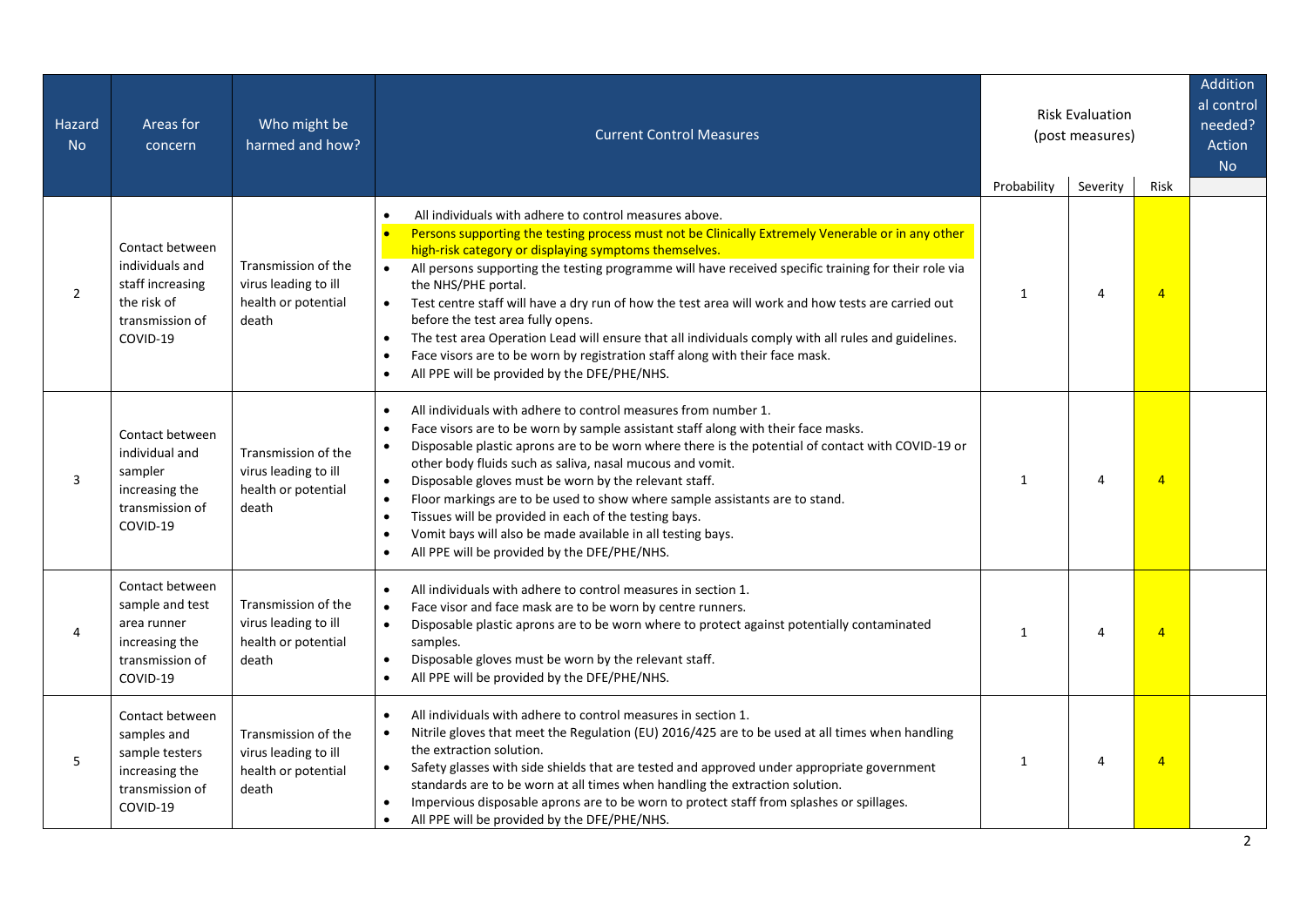| Hazard<br><b>No</b> | Areas for<br>concern                                                                              | Who might be<br>harmed and how?                                                                                                   | <b>Current Control Measures</b>                                                                                                                                                                                                                                                                                                                                                                                                                                                                                                                                                                                                                                                                                                                                                                                                                                                                                                                                                                                                                                                                                                                                             | <b>Risk Evaluation</b><br>(post measures) |               |                        | Addition<br>al control<br>needed?<br>Action<br><b>No</b> |
|---------------------|---------------------------------------------------------------------------------------------------|-----------------------------------------------------------------------------------------------------------------------------------|-----------------------------------------------------------------------------------------------------------------------------------------------------------------------------------------------------------------------------------------------------------------------------------------------------------------------------------------------------------------------------------------------------------------------------------------------------------------------------------------------------------------------------------------------------------------------------------------------------------------------------------------------------------------------------------------------------------------------------------------------------------------------------------------------------------------------------------------------------------------------------------------------------------------------------------------------------------------------------------------------------------------------------------------------------------------------------------------------------------------------------------------------------------------------------|-------------------------------------------|---------------|------------------------|----------------------------------------------------------|
| 6                   | Contact between<br>samples and<br>sample testers<br>increasing the<br>transmission of<br>COVID-19 | Transmission of the<br>virus leading to ill<br>health or potential<br>death                                                       | All individuals with adhere to control measures in section 1.<br>Individuals at testing bays will place any used tissues immediately into suitable bins in line with<br>NHS testing guidance that will be regularly emptied throughout the day.<br>Contaminated vomit bowls will be double bagged and placed directly into designated bins.<br>$\bullet$<br>Waste bins in line with NHS testing guidance will be placed next to each processing bay.<br>$\bullet$<br>Waste bins in line with NHS testing guidance will be emptied daily or more regularly as required.<br>$\bullet$<br>DFE/PHE/NHS have confirmed that the waste produced from the test centre (except bodily fluids)<br>$\bullet$<br>can go in to the school general waste bins as this waste is not classed as clinical waste.<br>All bodily fluid waste must be disposed of in the usual manor.<br>$\bullet$<br>All persons working in the test area will receive online training approved by the DFE/PHE/NHS.<br>$\bullet$<br>All persons working in the test centre will wear the appropriate PPE for their individual role.<br>$\bullet$<br>All PPE will be provided by the DFE/PHE/NHS.<br>$\bullet$ | Probability<br>1                          | Severity<br>4 | Risk<br>$\overline{4}$ |                                                          |
| $\overline{7}$      | Incorrect result<br>communication                                                                 | Wrong samples or<br>miscoding of results                                                                                          | 2 x identical barcodes are provided to the individual at the registration desk<br>$\bullet$<br>The individual will register their details to a unique ID barcode before conducting the test.<br>Barcodes are attached by trained staff at the sample collection bay.<br>$\bullet$<br>Barcodes are checked at the analysis station 1 and applied to Lateral Flow Device at this station.<br>$\bullet$<br>For staff and students on site waiting for results, if a positive test result is identified the processor<br>$\bullet$<br>and recorder immediately advise the COVID-19 Co-ordinator who notifies the positive individual of<br>the result; the requirement is to get a PCV test and self-isolate for 10 days or until they receive a<br>negative result.                                                                                                                                                                                                                                                                                                                                                                                                            | $\mathbf{1}$                              | 4             | $\overline{4}$         |                                                          |
| 8                   | Damaged<br>barcode, lost LFD,<br>failed scan of<br>barcode                                        | Orphaned record on<br>registration portal &<br>No result<br>communicated to<br>individual                                         | Rule based recall of individuals who have not received a result within 1 hour of registration.<br>Individuals are called for a re-test.<br>$\bullet$<br>Staff on the recording desk will also keep an independent record of all results. This will enable test<br>$\bullet$<br>area staff to recheck all test results if needed.<br>The independent record sheet will be kept secure at all times and will comply with the General<br>Data Protection Regulations (GDPR).                                                                                                                                                                                                                                                                                                                                                                                                                                                                                                                                                                                                                                                                                                   | $\mathbf{1}$                              | 4             | $\overline{4}$         |                                                          |
| 9                   | Extraction<br>solution which<br>comes with the<br>lab test kit<br>contains the<br>following       | These components do<br>not have any hazard<br>labels associated with<br>them, and the<br>manufacturer states<br>that there are no | Nitrile gloves that meet the Regulation (EU) 2016/425 are to be used at all times when handling<br>the extraction solution. Safety glasses with side shields that are tested and approved under<br>appropriate government standards to be worn at all times when handling the extraction solution.<br>Impervious clothing will be worn to protect the body from splashes or spillages.<br>Only small quantities of extraction solution will be used by sample processors.<br>$\bullet$<br>Test centre staff will not let the product enter drains                                                                                                                                                                                                                                                                                                                                                                                                                                                                                                                                                                                                                           | $\mathbf{1}$                              | 4             | $\overline{4}$         |                                                          |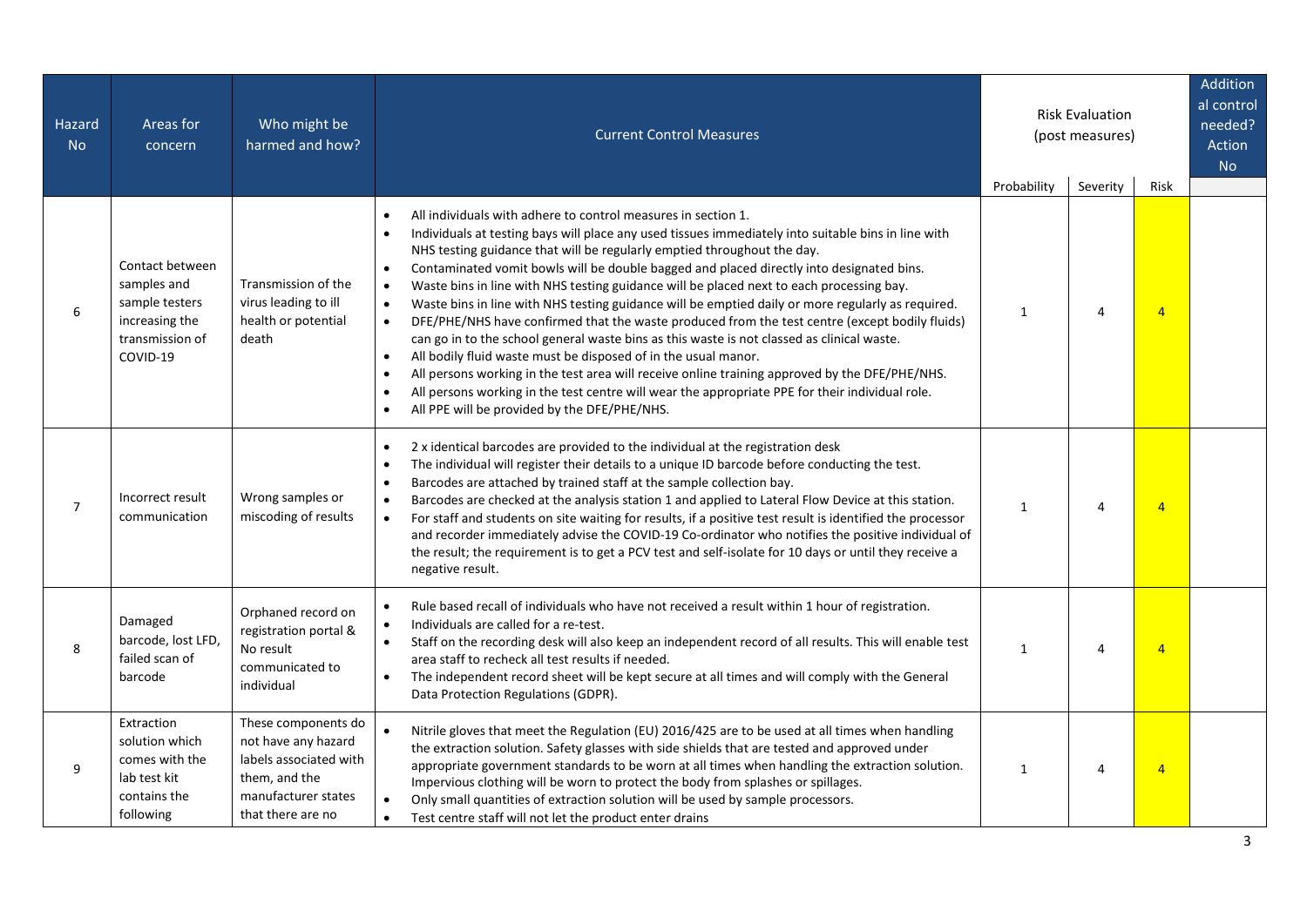| Hazard<br><b>No</b> | Areas for<br>concern                                                                                                                                                                      | Who might be<br>harmed and how?                                                                                                                                                                                 | <b>Current Control Measures</b>                                                                                                                                                                                                                                                                                                                                                                                                                                                                                                                                                                                                                                                                    |              | <b>Risk Evaluation</b><br>(post measures) |                | Addition<br>al control<br>needed?<br>Action<br><b>No</b> |
|---------------------|-------------------------------------------------------------------------------------------------------------------------------------------------------------------------------------------|-----------------------------------------------------------------------------------------------------------------------------------------------------------------------------------------------------------------|----------------------------------------------------------------------------------------------------------------------------------------------------------------------------------------------------------------------------------------------------------------------------------------------------------------------------------------------------------------------------------------------------------------------------------------------------------------------------------------------------------------------------------------------------------------------------------------------------------------------------------------------------------------------------------------------------|--------------|-------------------------------------------|----------------|----------------------------------------------------------|
|                     | components:<br>NA <sub>2</sub> HPO <sub>4</sub><br>(disodium<br>hydrogen<br>phosphate),<br>NaH <sub>2</sub> PO <sub>4</sub> (sodium<br>phosphate<br>monobasic), NaCl<br>(Sodium Chloride) | hazards anticipated<br>under conditions of<br>use as described in<br>other product<br>literature. This is the<br>case for exposure to<br>eye, skin, inhalation,<br>ingestion, chronic<br>toxicity, reproductive | Test centre staff will wipe surfaces on which the solution has been spilt and dispose of cleaning<br>$\bullet$<br>material into a specific bin.<br>Solution expiry dates will be checked and not used if the solution has expired.<br>$\bullet$<br>Training will be provided in handling potentially biohazardous samples, chemicals, and good lab<br>$\bullet$<br>practice. Adhere to guidelines in these training procedures to prevent improper handling.<br>Follow procedures on the MSDS form provided by Innova to mitigate against inhalation, skin<br>contact, or ingestion of these chemicals.<br>All PPE will be provided by the DFE/PHE/NHS.<br>$\bullet$                               | Probability  | Severity                                  | Risk           |                                                          |
|                     |                                                                                                                                                                                           | and developmental<br>toxicity,<br>carcinogenicity, and<br>medical conditions<br>aggravated by<br>exposure.<br>Transmission of the                                                                               | Risks managed by the implementation of controls throughout this risk assessment.<br>$\bullet$                                                                                                                                                                                                                                                                                                                                                                                                                                                                                                                                                                                                      |              |                                           |                |                                                          |
| 10                  | Occupational<br>illness or injury                                                                                                                                                         | virus leading to ill<br>health or potential<br>death                                                                                                                                                            | All staff involved in testing will receive training relevant to their role. All training will be approved<br>$\bullet$<br>by the DFE/PHE/NHS.                                                                                                                                                                                                                                                                                                                                                                                                                                                                                                                                                      | $\mathbf{1}$ | 4                                         | $\overline{4}$ |                                                          |
| 11                  | Manual handling<br>of bulky or<br>unwieldy<br>furniture                                                                                                                                   | Strains, sprains<br>incurred by<br>mishandling of<br>furniture or waste<br>materials                                                                                                                            | The initial setting up of the test area will be undertaken by Interserve whose staff have all<br>$\bullet$<br>completed moving and handling training.<br>Furniture used in the testing centre is school furniture that Interserve staff are familiar with and<br>$\bullet$<br>are used to handling.<br>Interserve staff are familiar with the disposal of waste as part of their role.<br>$\bullet$<br>Where necessary, two members of Interserve staff will lift heavy objects.<br>$\bullet$<br>There is sufficient space in the testing centre to move furniture safely.<br>$\bullet$<br>General consumable items for testing should not pose a significant risk to those handling.<br>$\bullet$ | $\mathbf{1}$ | $\overline{4}$                            | $\overline{4}$ |                                                          |
| 12                  | Unauthorised<br>access by<br>members of the<br>public                                                                                                                                     | Safeguarding of pupils<br>by contact with<br>unauthorised persons<br>Potential of violence<br>and aggression<br>towards staff,<br>volunteers or pupils                                                          | The test area is set up within the school building.<br>$\bullet$<br>Unauthorised visitors cannot gain entry into the building.<br>$\bullet$<br>Access to the school buildings is via an access controlled reception door.<br>$\bullet$<br>The school reception area will be staffed by the school reception team during the school day.<br>$\bullet$<br>The test area will only run during the school day.<br>$\bullet$<br>All staff are aware to challenge and report any unknown persons on site.<br>$\bullet$                                                                                                                                                                                   | $\mathbf{1}$ | $\overline{4}$                            | $\overline{4}$ |                                                          |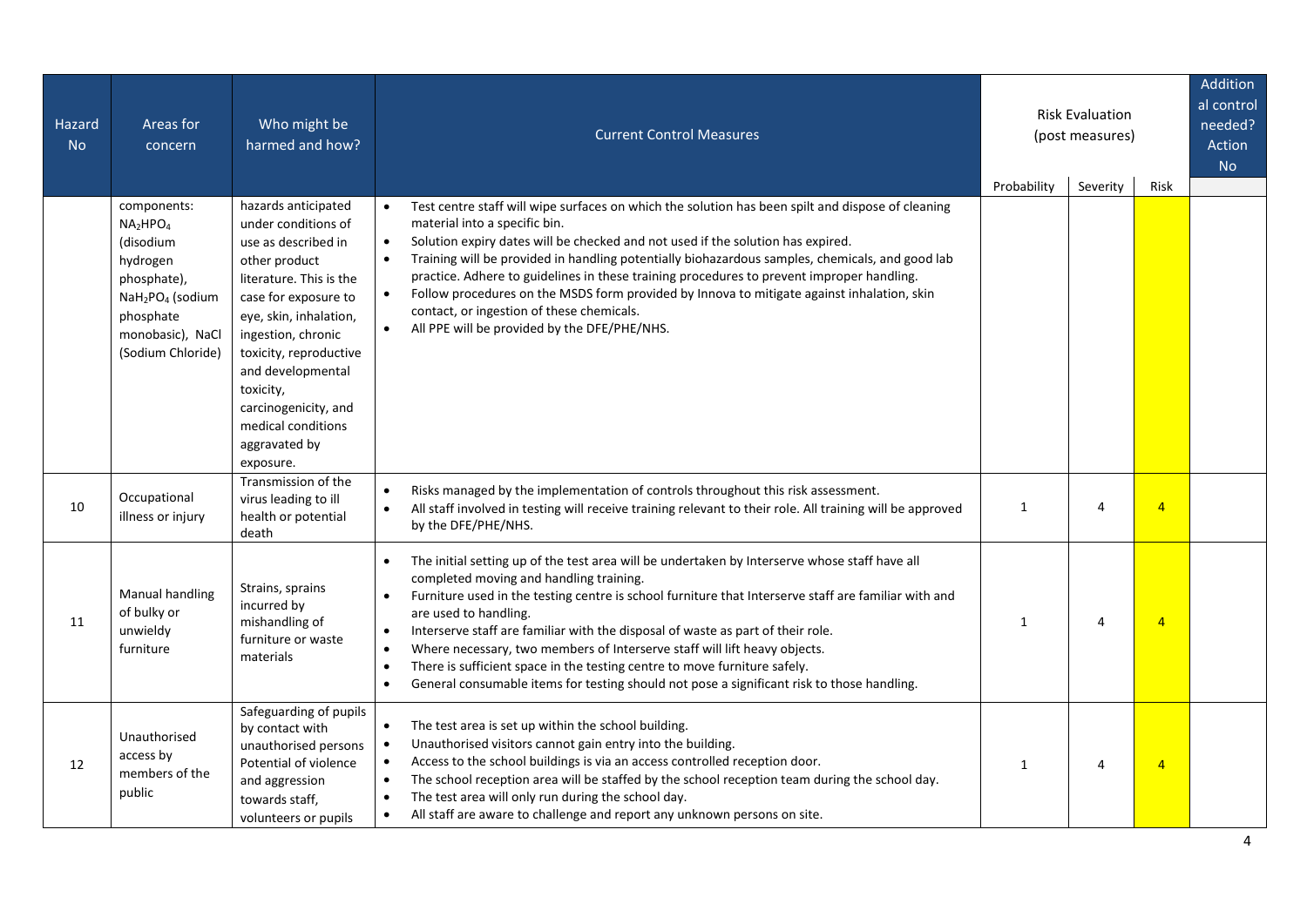| Hazard<br><b>No</b> | Areas for<br>concern                                                                             | Who might be<br>harmed and how?                                                                                                                                                       | <b>Risk Evaluation</b><br><b>Current Control Measures</b><br>(post measures)                                                                                                                                                                                                                                                                                                                                                                                                                                                                                                                               |              |                |                | Addition<br>al control<br>needed?<br>Action<br><b>No</b> |
|---------------------|--------------------------------------------------------------------------------------------------|---------------------------------------------------------------------------------------------------------------------------------------------------------------------------------------|------------------------------------------------------------------------------------------------------------------------------------------------------------------------------------------------------------------------------------------------------------------------------------------------------------------------------------------------------------------------------------------------------------------------------------------------------------------------------------------------------------------------------------------------------------------------------------------------------------|--------------|----------------|----------------|----------------------------------------------------------|
|                     |                                                                                                  |                                                                                                                                                                                       |                                                                                                                                                                                                                                                                                                                                                                                                                                                                                                                                                                                                            | Probability  | Severity       | Risk           |                                                          |
|                     |                                                                                                  |                                                                                                                                                                                       | All staff working onsite will continue to wear their school ID card.<br>All visitors to the school site are required to sign into the Inventry system at the school reception.<br>$\bullet$<br>All visitors are required to wear an Inventry label that shows an image of their face, their name,<br>and role.                                                                                                                                                                                                                                                                                             |              |                |                |                                                          |
| 13                  | Uneven surfaces<br>(floor protection<br>in the Testing and<br>Welfare areas)                     | Slips, trips and falls<br>potential of sprains,<br>strains and fractures                                                                                                              | The testing area is in the Science Lecture Theatre, which has been assessed for uneven surfaces<br>and other trip hazards.<br>The test area and welfare facilities have non-porous floor surfaces that are maintained to a good<br>condition.<br>Any concerns with flooring are reported immediately to Interserve, which is responsible for<br>$\bullet$<br>undertaking any necessary repairs or additional control measures.<br>Any uneven surfaces or changes in levels are clearly marked.<br>$\bullet$                                                                                                | $\mathbf{1}$ | 4              | 3              |                                                          |
| 14                  | Stairs to/from<br>sample<br>processing/registr<br>ation area and<br>welfare space                | Slips, trips and falls<br>potential of sprains,<br>strains and fractures                                                                                                              | The test area is located on the top floor with internal and external access doors.<br>$\bullet$<br>The stairs and lifts to the top floor are maintained by Interserve.<br>$\bullet$<br>Any concerns with the stairs or lifts will be reported to Interserve for any necessary repairs or<br>$\bullet$<br>additional control measures.                                                                                                                                                                                                                                                                      | $\mathbf{1}$ | $\overline{4}$ | $\overline{4}$ |                                                          |
| 15                  | Inclement<br>weather                                                                             | Potential delay of<br>planned testing<br>Testing staff not<br>being able to get to<br>work<br>Unsafe site<br><b>External conditions</b><br>not suitable if being<br>used for queueing | Weather forecasts will be monitored by the school senior leadership team to ensure that plans are<br>$\bullet$<br>in place to deal with inclement weather.<br>Most pupils accessing the school are within walking distance.<br>$\bullet$<br>Testing would be scaled down or stopped if sufficient trained staff are not available.<br>$\bullet$<br>Interserve assesses the site to open up. Once the site is opened, Interserve staff grit/snow clear if<br>possible or will advise the school Headteacher on site closure.<br>$\bullet$<br>As the test area is on the top floor, all queues are internal. | $\mathbf{1}$ | $\overline{4}$ | $\overline{4}$ |                                                          |
| 16                  | Electrical<br>safety/plant &<br>equipment<br>maintenance<br>Defective<br>electrical<br>equipment | Electrocution or fire<br>Burns, smoke<br>inhalation, electric<br>shock, potential<br>fatality                                                                                         | Interserve is responsible for the inspection and maintenance of the school's fixed wiring.<br>$\bullet$<br>Interserve is responsible for ensuring that all portable electrical equipment is inspected annually.<br>$\bullet$<br>Any additional portable electrical equipment that is required will be PAT tested by Interserve.<br>$\bullet$<br>Defect reporting procedures are in place.<br>$\bullet$                                                                                                                                                                                                     | $\mathbf{1}$ | 4              | $\overline{4}$ |                                                          |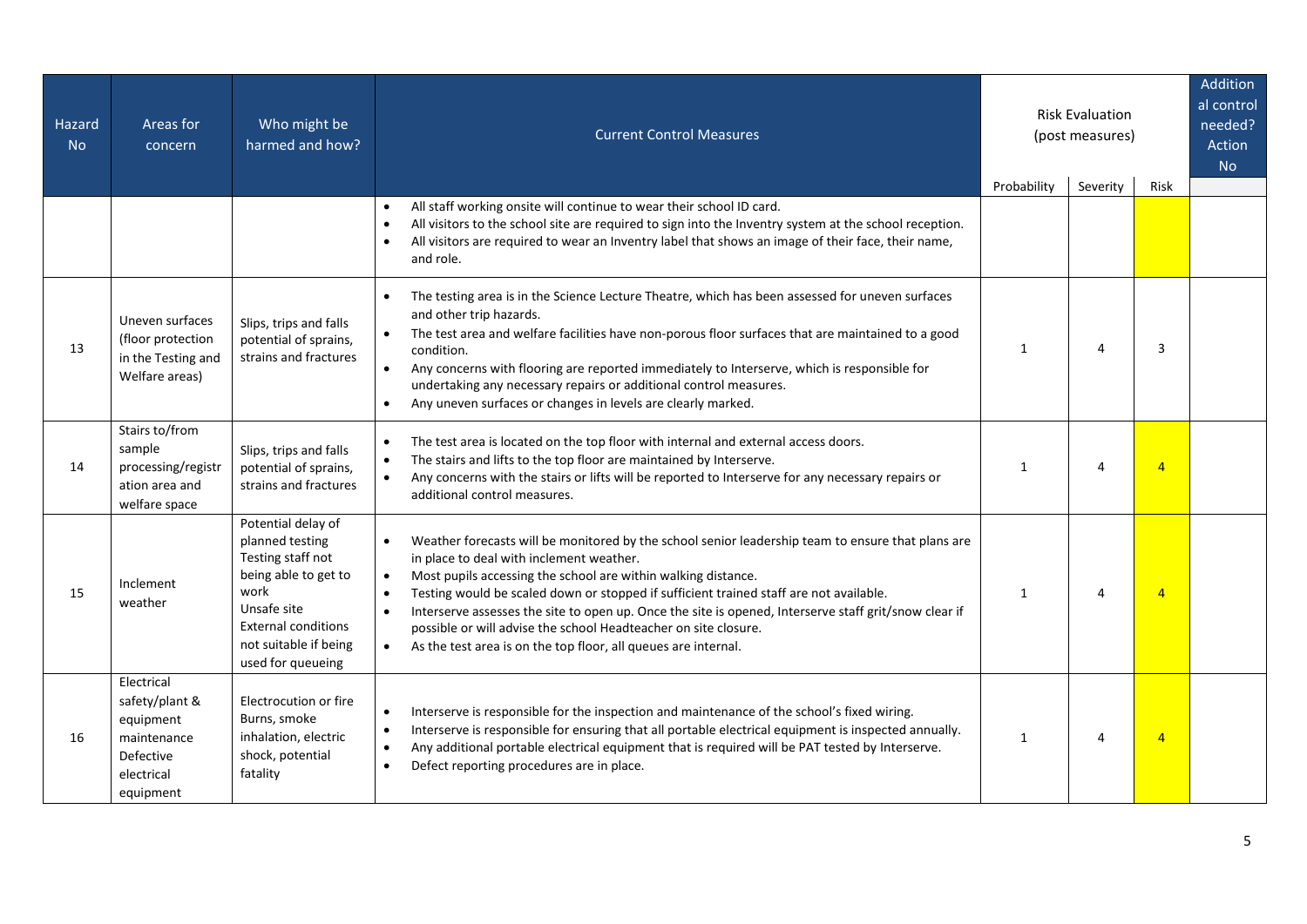| <b>Hazard</b><br><b>No</b> | Areas for<br>concern                  | Who might be<br>harmed and how?                                                                                                                                                  | <b>Current Control Measures</b>                                                                                                                                                                                                                                                                                                                                                                                                                                                                                                                                                                                                                                                                                                                                                      |                             | <b>Risk Evaluation</b><br>(post measures) |                        | Addition<br>al control<br>needed?<br>Action<br><b>No</b> |
|----------------------------|---------------------------------------|----------------------------------------------------------------------------------------------------------------------------------------------------------------------------------|--------------------------------------------------------------------------------------------------------------------------------------------------------------------------------------------------------------------------------------------------------------------------------------------------------------------------------------------------------------------------------------------------------------------------------------------------------------------------------------------------------------------------------------------------------------------------------------------------------------------------------------------------------------------------------------------------------------------------------------------------------------------------------------|-----------------------------|-------------------------------------------|------------------------|----------------------------------------------------------|
| 17                         | Use of shared<br>equipment            | Transmission of the<br>virus leading to ill<br>health or potential<br>death                                                                                                      | Test kits are stored in a dry secure area with authorised access only.<br>All test kits are initially sterile.<br>$\bullet$<br>Hand sanitiser is available at the entry point to test area, in testing and processing bays and at exit<br>$\bullet$<br>point, with clear instructions on hand sanitising requirements.<br>The handling of completed lateral tests will be undertaken by trained staff.<br>$\bullet$<br>Testing/swabbing bays will be sanitised between each person by test support assistants.<br>$\bullet$<br>Processing bays will be sanitised in line with government guidance by the individual processor.<br>$\bullet$<br>Testing kits and test readers will be placed in healthcare waste reciprocals once test results are<br>$\bullet$<br>read and recorded. | Probability<br>$\mathbf{1}$ | Severity<br>4                             | Risk<br>$\overline{4}$ |                                                          |
| 18                         | Unsuitable<br>location for<br>testing | Possibility of<br>increased infection<br>rates if area is not<br>sufficient in size,<br>layout, ventilation,<br>and inability to<br>thoroughly clean for<br>the testing process. | Suitable room/area assessed and provided within school.<br>$\bullet$<br>Rooms/areas have a minimum of two access/egress points to enable a one-way system for<br>$\bullet$<br>persons testing.<br>Rooms/areas have openable windows or doors to allow adequate ventilation that are maintained<br>$\bullet$<br>open for the duration of testing and a minimum of 1 hour after the test area closes.<br>All furniture and flooring (non-porous) are easily cleanable.<br>$\bullet$<br>Testing and processing bays cleaned throughout the testing process in line with DFE/PHE/NHS<br>$\bullet$<br>guidance.<br>Thorough cleans of all surfaces and flooring completed when the test area closes each day.<br>$\bullet$                                                                | $\mathbf{1}$                | 4                                         | $\overline{4}$         |                                                          |
| 19                         | Testing without<br>consent            | School reputation<br>Civil/criminal<br>prosecution<br>Safeguarding                                                                                                               | All staff partaking in the testing scheme will have provided written consent.<br>$\bullet$<br>All Year 7 to Year 11 students partaking in the testing will have to have provided written consent<br>$\bullet$<br>from their parents/carers.<br>Students aged 16+ partaking in the testing will have provided written consent and been advised to<br>$\bullet$<br>discuss this with their parents/carers.<br>At the registration point, students' identity and consent will be checked prior to being given a test<br>$\bullet$<br>kit.                                                                                                                                                                                                                                               | $\mathbf{1}$                | 4                                         | $\overline{4}$         |                                                          |
| 19                         | Testing without<br>consent            | School reputation<br>Civil/criminal<br>prosecution<br>Safeguarding                                                                                                               | All persons undergoing testing will be registered on each occasion they test.<br>$\bullet$<br>As individuals self-test, completing the test is a secondary form of consent.<br>$\bullet$<br>No individual who refuses to test at the testing area will be required to test. If the individual is<br>$\bullet$<br>testing as part of the daily close contact-testing regime, they will be required to self-isolate for the<br>remainder of their testing period.<br>Please note: LFT can currently be used on staff/students who have tested positive in the last 90 days.<br>Further information from the DFE/PHE/NHS will be published about this in the coming days.                                                                                                               |                             |                                           |                        |                                                          |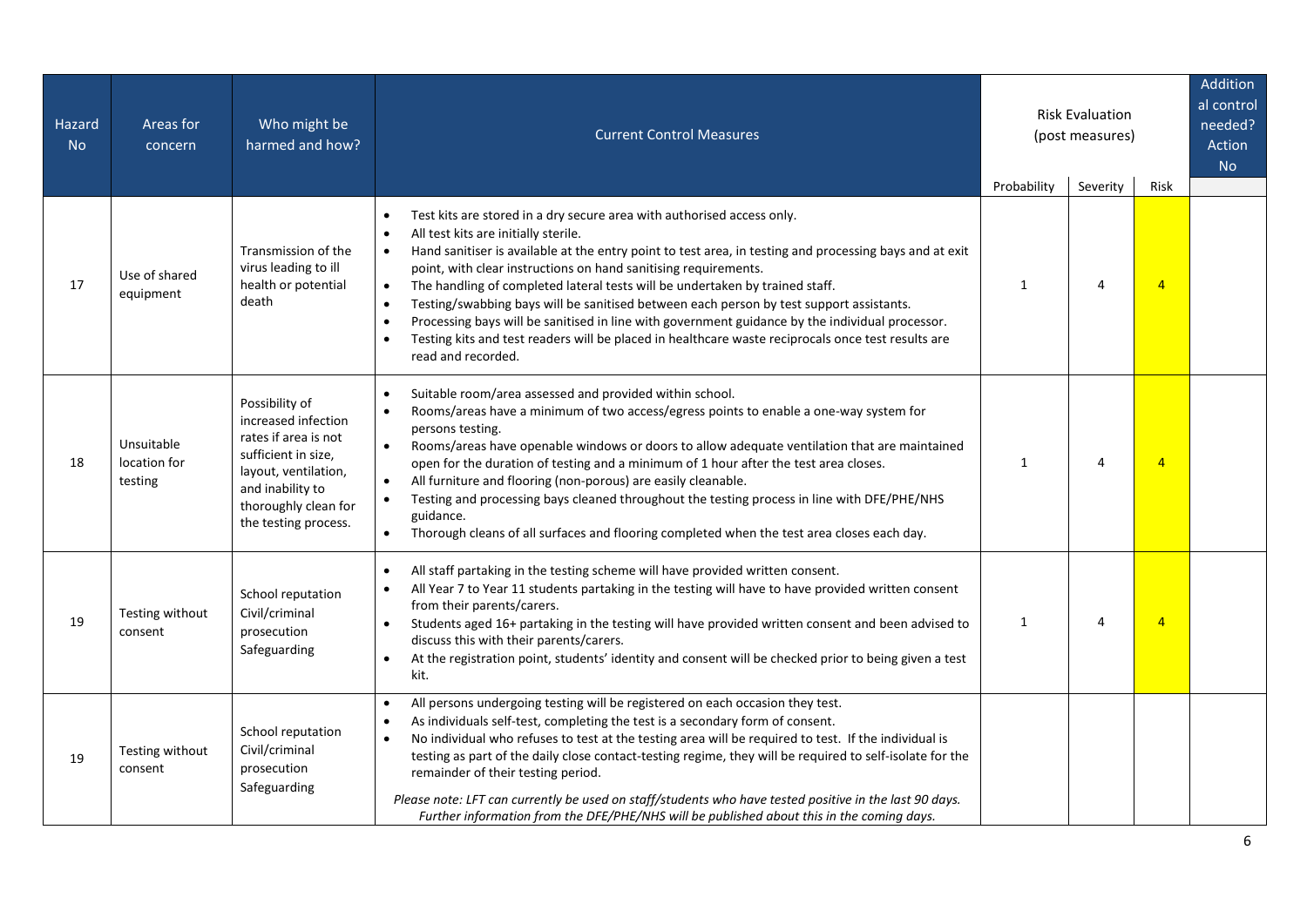| Hazard<br><b>No</b> | Areas for<br>concern                                                                                                           | Who might be<br>harmed and how?                                                                                                                           | <b>Current Control Measures</b>                                                                                                                                                                                                                                                                                                                                                                                                                                                                                                                                                                                                                                                                                                                                                                                                                                                                                                  |                | <b>Risk Evaluation</b><br>(post measures) |                |  |  |  |  |  |  |  |  | Addition<br>al control<br>needed?<br>Action<br><b>No</b> |
|---------------------|--------------------------------------------------------------------------------------------------------------------------------|-----------------------------------------------------------------------------------------------------------------------------------------------------------|----------------------------------------------------------------------------------------------------------------------------------------------------------------------------------------------------------------------------------------------------------------------------------------------------------------------------------------------------------------------------------------------------------------------------------------------------------------------------------------------------------------------------------------------------------------------------------------------------------------------------------------------------------------------------------------------------------------------------------------------------------------------------------------------------------------------------------------------------------------------------------------------------------------------------------|----------------|-------------------------------------------|----------------|--|--|--|--|--|--|--|--|----------------------------------------------------------|
|                     |                                                                                                                                |                                                                                                                                                           |                                                                                                                                                                                                                                                                                                                                                                                                                                                                                                                                                                                                                                                                                                                                                                                                                                                                                                                                  | Probability    | Severity                                  | Risk           |  |  |  |  |  |  |  |  |                                                          |
| 20                  | Risk of choking/<br>damage to throat<br>or nasal cavity                                                                        | Individual testing<br>Incorrect swabbing<br>technique<br>Being knocked                                                                                    | Clear information given to all individuals self-testing<br>Testing assistants on hand to give advice and supportive encouragement as required from the<br>front/side of bay.<br>Sufficient space behind testing bays for pedestrian movement with clearly demarked exclusion<br>$\bullet$<br>zone to prevent person testing being knocked by others.<br>Clear process in place for 2/3 persons for testing to access testing bays and leave in a controlled<br>$\bullet$<br>manner.<br>All pupil self-testing undertaken with supervision<br>$\bullet$<br>Year 7 self-testing undertaken with 1:1 supervision due to some being 11 years old.<br>$\bullet$<br>First aider on hand to provide immediate support should it be required.<br>$\bullet$<br>Crash mats will be available for children who feel faint after taking the test. The crash mats will be<br>$\bullet$<br>cleaned as part of the test area cleaning schedule. | $\mathbf{1}$   | 3                                         | 3              |  |  |  |  |  |  |  |  |                                                          |
| 21                  | Cross<br>contamination of<br>staff/pupils/<br>bubbles during<br>testing process                                                | All persons involved<br>Transmission of the<br>virus leading to ill<br>health or potential<br>death                                                       | Clear system in place to allocate time slots to staff groups and student bubbles.<br>$\bullet$<br>Testing can only be accessed within allotted time slot; students will be testing in their designated<br>bubbles wherever possible.<br>Staff in place to manage individuals attending.<br>$\bullet$<br>Pupils waiting for tests will be supervised to maintain behaviour and social distancing<br>$\bullet$<br>expectations.<br>Following tests, staff must continue to maintain two meter social distancing at all times.<br>$\bullet$<br>Students/staff who are attending for daily testing will report to a separate test area/waiting area.<br>$\bullet$<br>Once their test result has been received and is negative, they will be allowed in to the main part of<br>the school building.<br>Staff/students who test positive will be sent home with a further test that will need to be posted<br>for processing.          | $\overline{3}$ | $\overline{2}$                            | 6              |  |  |  |  |  |  |  |  |                                                          |
| 22                  | Insufficient<br>trained<br>staff/volunteers<br>to support testing<br>Numbers of tests<br>completed and<br>processed<br>reduced | Potential increased<br>risk in numbers of<br>asymptomatic<br>persons on site<br>Inaccurate testing<br>leading to false<br>positive or negative<br>results | Additional staff capacity created via internal staff volunteering or externally appointed volunteers<br>being appointed.<br>Staff supporting the lateral testing process have all received role specific online training provided<br>by the DFE/PHE/NHS as part of the roll out of COVID-19 lateral testing in schools.<br>The school test area Operation Lead will ensure that all relevant training has been undertaken and<br>$\bullet$<br>guidance has been double-checked.<br>The test area Operation Lead will ensure that a full dry run will take place before testing start on<br>school staff and keyworker school students.                                                                                                                                                                                                                                                                                           | 2              | $\overline{2}$                            | $\overline{4}$ |  |  |  |  |  |  |  |  |                                                          |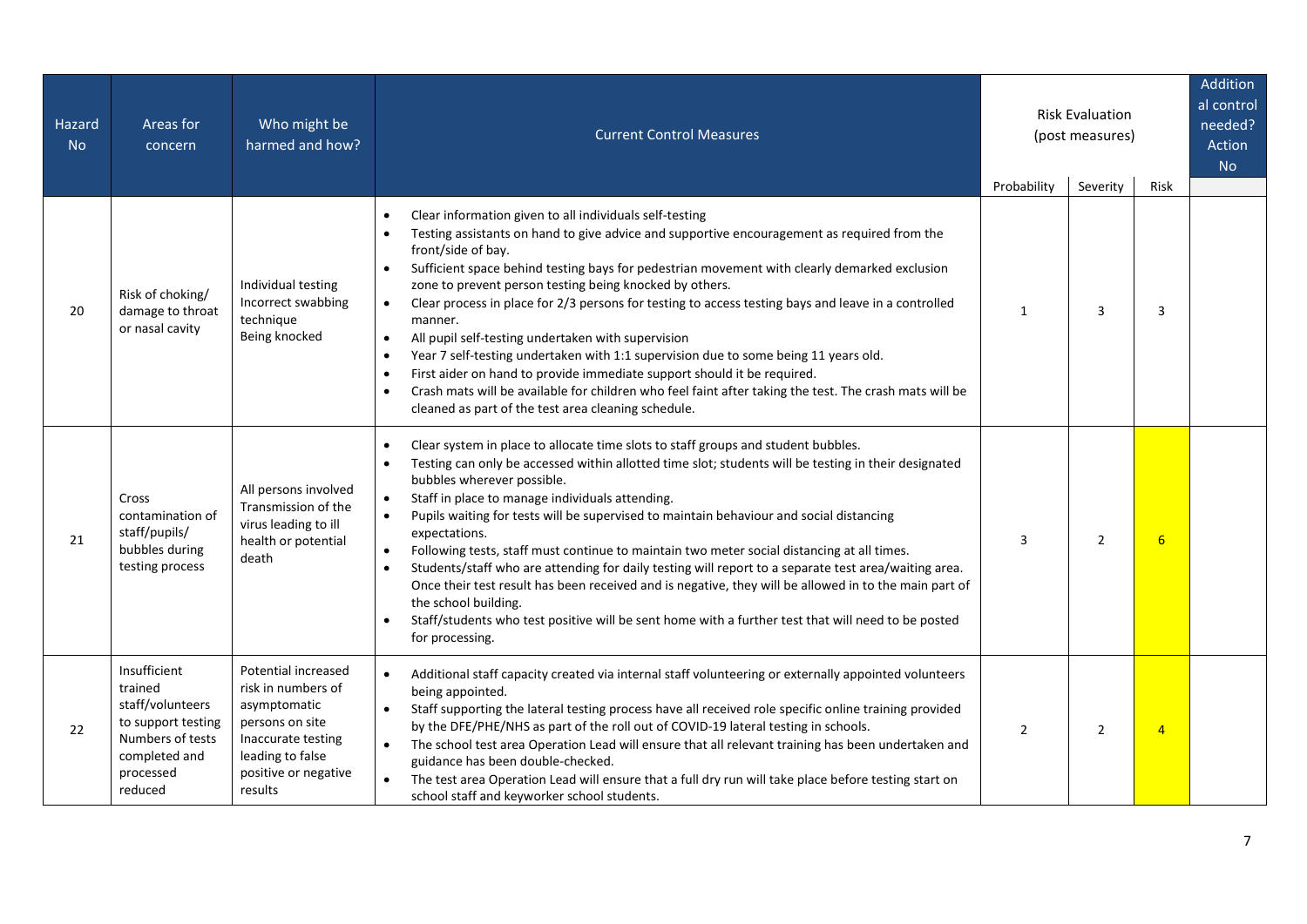| Hazard<br><b>No</b> | Areas for<br>concern                                                         | Who might be<br>harmed and how?                                             | <b>Current Control Measures</b>                                                                                                                                                                                                                                                                                                                                                                                                                                                                                                                                                                                                                                                                                                                                          |                | <b>Risk Evaluation</b><br>(post measures) |                |  |  | Addition<br>al control<br>needed?<br>Action<br><b>No</b> |
|---------------------|------------------------------------------------------------------------------|-----------------------------------------------------------------------------|--------------------------------------------------------------------------------------------------------------------------------------------------------------------------------------------------------------------------------------------------------------------------------------------------------------------------------------------------------------------------------------------------------------------------------------------------------------------------------------------------------------------------------------------------------------------------------------------------------------------------------------------------------------------------------------------------------------------------------------------------------------------------|----------------|-------------------------------------------|----------------|--|--|----------------------------------------------------------|
|                     | Tests may not be<br>completed                                                |                                                                             | All individuals self-testing have been given clear information on how to undertake the test with<br>test support assistants available to give advice as required.                                                                                                                                                                                                                                                                                                                                                                                                                                                                                                                                                                                                        | Probability    | Severity                                  | Risk           |  |  |                                                          |
|                     | accurately<br>Tests may not be<br>processed and<br>results read<br>correctly |                                                                             | Mirrors will be provided so that individuals can see where they are swabbing.<br>$\bullet$<br>Test results are double-checked prior to being communicated to recording staff who then upload<br>$\bullet$<br>results on the government portal along with on the schools excel log.                                                                                                                                                                                                                                                                                                                                                                                                                                                                                       |                |                                           |                |  |  |                                                          |
| 23                  | Use of un DBS<br>checked<br>volunteers                                       | Safeguarding of<br>students<br>Complaints of<br>conduct                     | The COVID-19 Coordinator and the Quality Lead/Team Leader must be school staff member.<br>$\bullet$<br>School staff must be located in the test area during its testing hours.<br>$\bullet$<br>Non-DBS volunteers must be immediately identifiable by the wearing of an Inventry visitor sticker.<br>$\bullet$<br>Non-school staff will not have access to personal data or information.<br>$\bullet$<br>Anyone who is physically supervising the test must be DBS cleared.<br>$\bullet$<br>If volunteers are to be used, they will assist with student movement or the administration of tasks.<br>$\bullet$                                                                                                                                                            | $\overline{2}$ | $\overline{2}$                            | $\overline{4}$ |  |  |                                                          |
| 24                  | Ineffective/<br>insufficient<br>cleaning                                     | Any persons within<br>testing area or<br>undertaking cleaning               | Interserve cleaning staff and staff supporting with the testing process have been trained in the<br>controls that need to be in place.<br>Staff cleaning testing areas, whether cleaners or staff supporting with the testing process, will be<br>$\bullet$<br>provided with and required to wear full PPE as per the recommendation/guidance issued by the<br>DFE/PHE/NHS.<br>Specific cleaning equipment for the cleaning of the testing area will be provided and kept separate<br>$\bullet$<br>from general cleaning equipment.<br>Individual testing bays are to be cleaned between use by test assistants.<br>$\bullet$<br>Processing bays cleaned by processors.<br>$\bullet$<br>All cleaning equipment that is not disposable will sanitised once finished with. | $\mathbf{1}$   | 4                                         | $\overline{4}$ |  |  |                                                          |
| 25                  | Loss of<br>data/breach of<br>data protection                                 | Trust/school<br>reputation<br>Civil/criminal<br>prosecution<br>Safeguarding | All personal information will be maintained in line with the school's GDPR Data Protection Policy<br>and overseen by the school's Data Protection Officer.<br>Consent forms will be maintained as per the government guidelines.<br>$\bullet$<br>The test area Operation Lead will be responsible for secure storage and deletion of data.<br>$\bullet$<br>Test results are deleted after 14 days in line with the relevant government guidance.<br>$\bullet$<br>Non-school staff will not have access to staff or student personal data.<br>$\bullet$                                                                                                                                                                                                                   | $\overline{2}$ | 2                                         | $\overline{4}$ |  |  |                                                          |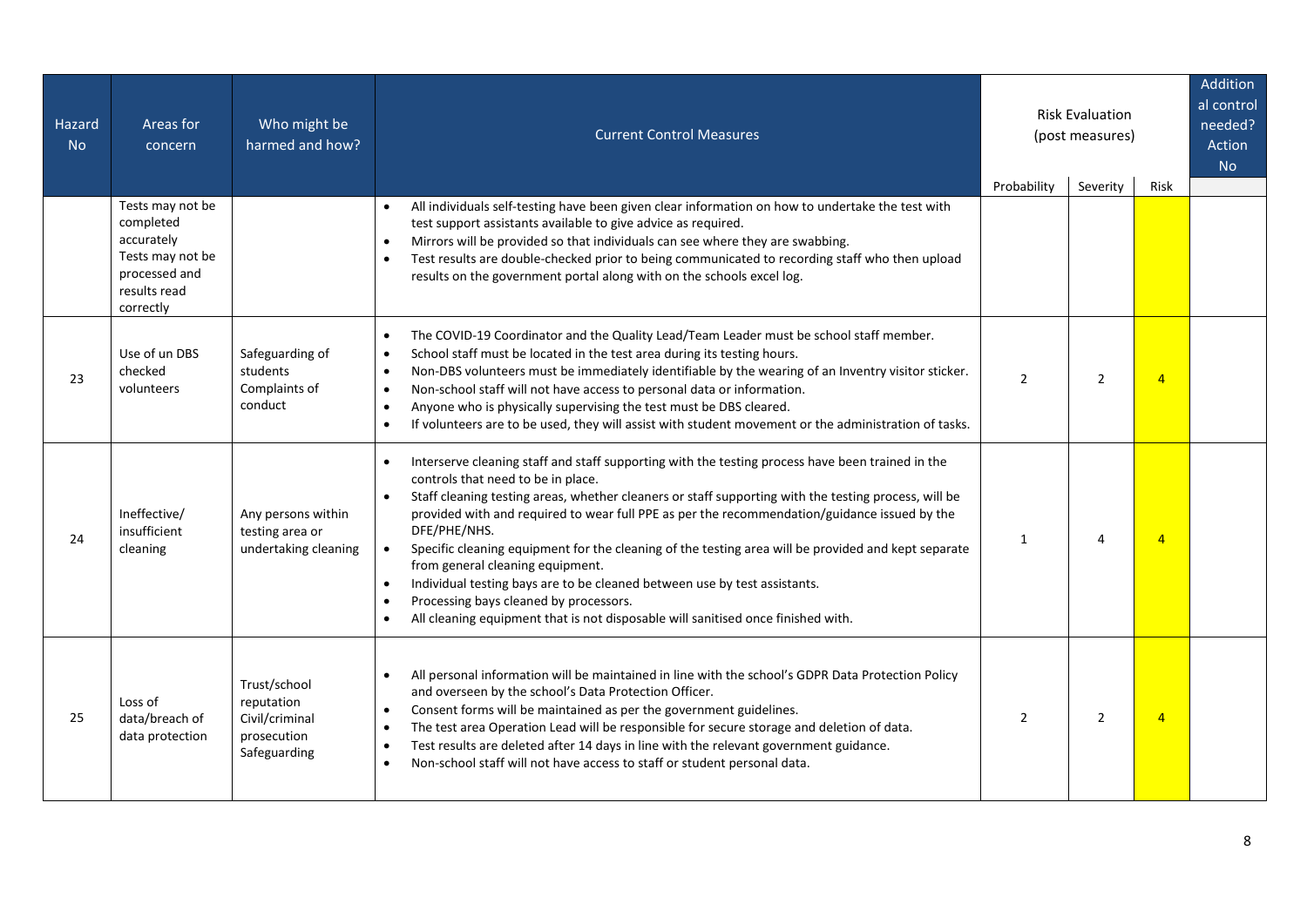| Hazard<br><b>No</b> | Areas for<br>concern                                              | Who might be<br>harmed and how?           | <b>Current Control Measures</b>                                                                                                                                                                                                                                                                                                                                                                                                                                                                                                                                                                                                                                                                                                                                                                                                                                                                                                                                                     | <b>Risk Evaluation</b><br>(post measures)<br>Probability<br>Severity<br>Risk |                | Addition<br>al control<br>needed?<br>Action<br>N <sub>o</sub> |  |
|---------------------|-------------------------------------------------------------------|-------------------------------------------|-------------------------------------------------------------------------------------------------------------------------------------------------------------------------------------------------------------------------------------------------------------------------------------------------------------------------------------------------------------------------------------------------------------------------------------------------------------------------------------------------------------------------------------------------------------------------------------------------------------------------------------------------------------------------------------------------------------------------------------------------------------------------------------------------------------------------------------------------------------------------------------------------------------------------------------------------------------------------------------|------------------------------------------------------------------------------|----------------|---------------------------------------------------------------|--|
| 26                  | Insufficient<br>insurance to<br>cover unforeseen<br>eventualities | Trust reputation<br><b>Financial loss</b> | The Assistant Headteacher, Facilities and Resources has contacted the school insurers and has<br>confirmation that the school is insured to take part in the government's schools COVID-19 testing<br>programme.                                                                                                                                                                                                                                                                                                                                                                                                                                                                                                                                                                                                                                                                                                                                                                    |                                                                              | $\overline{2}$ | $\overline{2}$                                                |  |
| 27                  | Emergency<br>evacuation of the<br>test area                       | Staff, students and<br>visitors           | On activation of the school fire alarm system, staff will usher all students out of the test area by<br>following the test area one-way system. Staff will then usher all students to the emergency<br>assembly points.<br>Staff and students will ensure that face masks are worn at all times whilst evacuating the building.<br>Staff or students who are being tested will immediately stop their test and follow all test area staff<br>instructions.<br>Staff who are processing results will ensure that all tests are left in place on the processing table.<br>Staff who are wearing test area PPE will ensure that when they are clear of any testing hazards,<br>equipment, or live tests that they remove all PPE at the test area exit. Face masks must then be<br>put back on when walking through the school building.<br>No emergency fire exits within the test area will be blocked.<br>Internal fire doors within the test area will not be wedged or held open. |                                                                              | $\overline{2}$ | 2                                                             |  |

|                  | <b>Control Improvements</b>                                                             |                |                |                |  |  |  |  |  |  |  |
|------------------|-----------------------------------------------------------------------------------------|----------------|----------------|----------------|--|--|--|--|--|--|--|
| <b>Action No</b> | Recommended additional control measures                                                 | Responsibility | Target<br>Date | Date completed |  |  |  |  |  |  |  |
|                  |                                                                                         |                |                |                |  |  |  |  |  |  |  |
|                  | Content of the risk assessment to be communicated with all workers as part of induction | Coordinator    |                |                |  |  |  |  |  |  |  |
|                  | Microsoft Teams talks to be delivered to all workers on a regular basis                 |                |                |                |  |  |  |  |  |  |  |
|                  |                                                                                         |                |                |                |  |  |  |  |  |  |  |

**Additional Notes**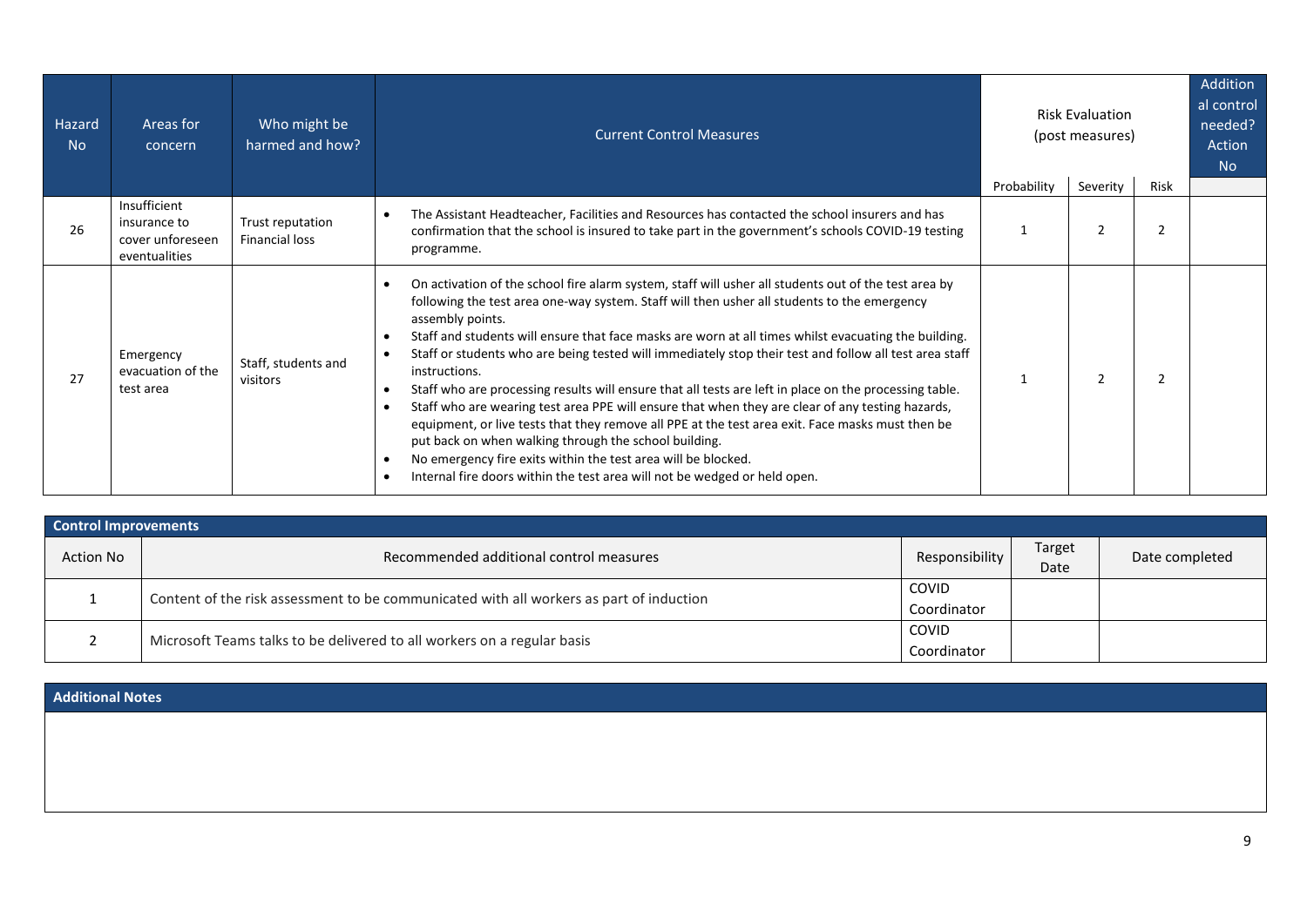## **Risk Evaluation**

|  |                                      |                        | Consequence of event ocurring (Severity) |                          |                          |                           |                          |  |
|--|--------------------------------------|------------------------|------------------------------------------|--------------------------|--------------------------|---------------------------|--------------------------|--|
|  |                                      |                        | Negligible                               | Minor                    | Moderate                 | Major                     | Critical                 |  |
|  | ocurring                             | Almost Certain         | <b>Tolerable</b><br>5                    | <b>Substantial</b><br>10 | <b>Intolerable</b><br>15 | <b>Into lerable</b><br>20 | <b>Intolerable</b><br>25 |  |
|  |                                      | Likely                 | <b>Tolerable</b>                         | <b>Substantial</b><br>8  | <b>Intolerable</b><br>12 | <b>Into lerable</b><br>16 | <b>Intolerable</b><br>20 |  |
|  | (Probability)<br>Likelihood of event | Possible               | <b>Trivial</b><br>3                      | <b>Tolerable</b><br>6    | <b>Substantial</b><br>9  | <b>Into lerable</b><br>12 | <b>Intolerable</b><br>15 |  |
|  |                                      |                        | <b>Trivial</b><br>Unlikely<br>2          |                          | <b>Tolerable</b><br>6    | <b>Substantial</b><br>8   | <b>Substantial</b><br>10 |  |
|  |                                      | <b>Trivial</b><br>Rare |                                          | <b>Trivial</b>           | <b>Trivial</b>           | <b>Tolerable</b>          | <b>Tolerable</b>         |  |

| Likelihood                                                    | <b>Severity</b> |
|---------------------------------------------------------------|-----------------|
| Rare - will probably never happen/recur                       | Negligible      |
| <b>Unlikely</b> - do not expect it to happen, but is possible | Minor           |
| Possible - Might happen                                       | Moderate        |
| Likely - will probably happen                                 | Major           |
| Almost Certain - will undoubtedly happen                      | Critical        |

## **Risk control strategies**

| <b>Intolerable</b> – stop activity; take immediate<br>action to reduce the risk |
|---------------------------------------------------------------------------------|
| <b>Substantial</b> - Take action within an agreed<br>period                     |
| <b>Tolerable - monitor the situation</b>                                        |

**Trivial** – No action required

| Declaration - If the above control measures are implemented the risks posed by the task/process/environment assessed will be controlled to as low as is reasonably practicable. |      |  |  |  |  |  |  |
|---------------------------------------------------------------------------------------------------------------------------------------------------------------------------------|------|--|--|--|--|--|--|
| Persons involved in assessment                                                                                                                                                  |      |  |  |  |  |  |  |
| Signature of Lead Assessor                                                                                                                                                      | Date |  |  |  |  |  |  |

| Reviews - this assessment should be reviewed at intervals no greater than 12 months or when there are changes in operational procedure, personnel, the work environment or<br>following an incident |          |             |           |  |                |          |             |           |
|-----------------------------------------------------------------------------------------------------------------------------------------------------------------------------------------------------|----------|-------------|-----------|--|----------------|----------|-------------|-----------|
| Review<br>date                                                                                                                                                                                      | Comments | Reviewed by | Signature |  | Review<br>date | Comments | Reviewed by | Signature |
|                                                                                                                                                                                                     |          |             |           |  |                |          |             |           |
|                                                                                                                                                                                                     |          |             |           |  |                |          |             |           |
|                                                                                                                                                                                                     |          |             |           |  |                |          |             |           |
|                                                                                                                                                                                                     |          |             |           |  |                |          |             |           |